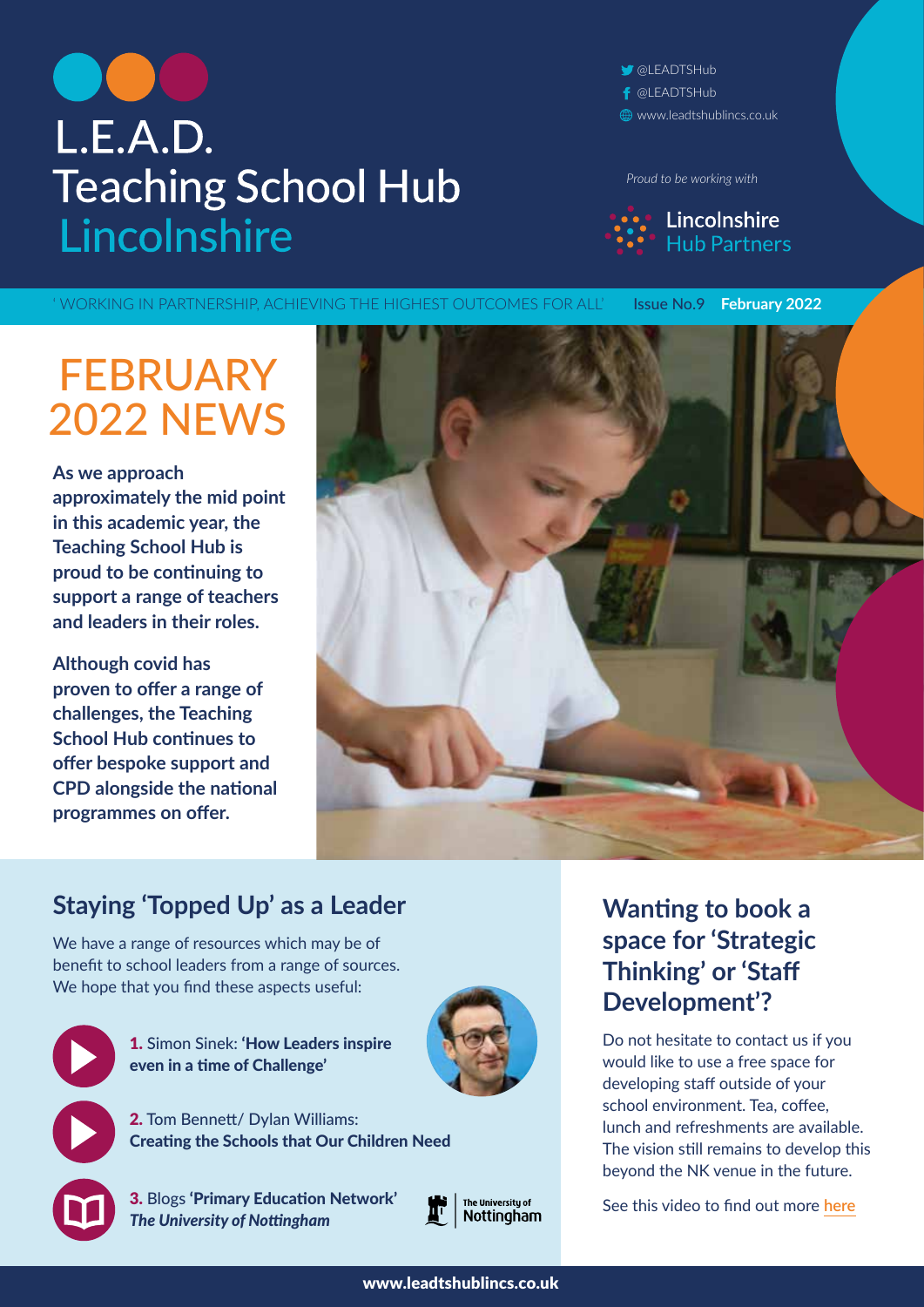# NPQ

L.E.A.D. **Teaching School Hub** Lincolnshire





想念 Department for Education

The NPQs for the November cohort are well underway this term and the recruitment window for the February cohorts has now closed.

L.E.A.D. Teaching School Hub and partners are proud to be working with **over 280 participants** across the many programmes delivering high quality tools, research and concepts to enhance the next generation of leaders.

Our outcomes so far in relation to participant satisfaction rates:



W[ANT TO FIND OUT MORE](https://www.leadtshublincs.co.uk/page/?title=NPQ+Programmes&pid=23)  ABOUT EACH NPQ OR APPLY FOR SEPTEMBER?



*"The sessions are absolutely incredible. I have got more from the last 2 hours than I would expect to get from the rest of my CPD this year."*

A quote shared by a participant engaging with one of the newly reformed suite of NPQs.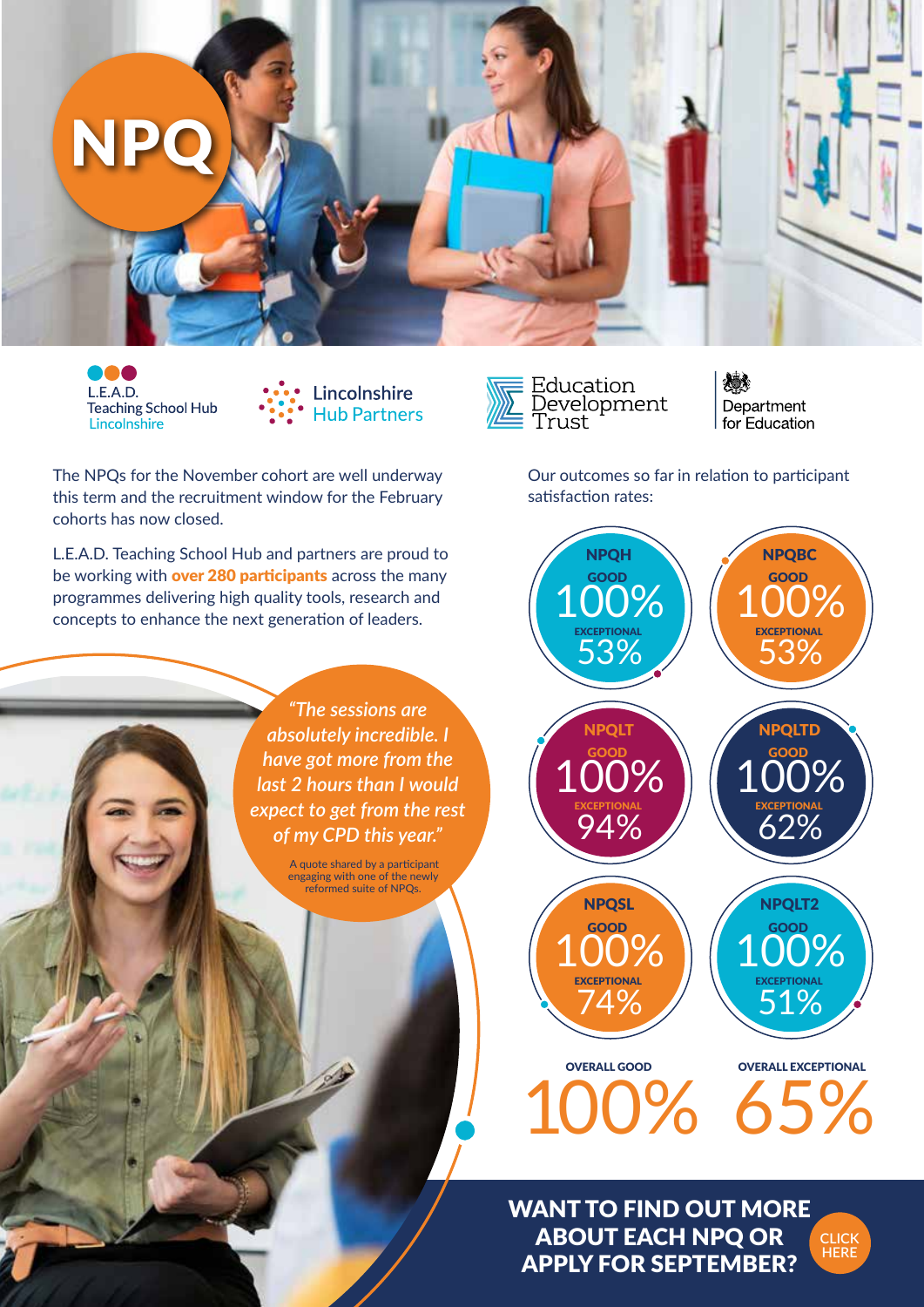# **The 'Regional Events' for ECTs and Mentors**

 $\frac{1}{2}$  Lincolnshire

Education

L.E.A.D. Teaching School Hub and partners have hosted 'Regional Events' for ECTs and Mentors which took place in January. These form part of the statutory DfE expectation for ECTs and Mentors as part of the two year pathway. L.E.A.D. Teaching School Hub is grateful for the feedback as a result of the many events which took place.

As stated at the events, this feedback will be shared with both the DfE and lead providers to continue to shape the ECF curriculum and ensure that it is accurately pitched to meet the needs of both Mentors and ECTs across Lincolnshire.

The feedback is summarised below:

**Mentors** 

93%

Good or above

30% Exceptional

*"Thank you for facilitating such an interactive and enjoyable session. The keynote speakers were brilliant and very informative and it's made me reflect on my own online presenting and how to make it engaging."* 

ECF

(ECT Mentor)

94% Good or above

**ECTs** 

**DOO**<br>L.E.A.D.<br>Teaching School Hub<br>Lincolnshire

27% **Exceptional** 

*"I found it useful both to go over what it is I already know/learned about the foci for today, and refreshing myself on how there are even more tools I can use to make more progress (myself and my students). I also really enjoyed hearing other Early Career Teachers' thoughts and experiences, and being able to see myself in them."*  (ECT)

#### January Starters

If you are in a setting with an ECT who is starting induction in January, their details and welcome packs will be sent to the ECT and Mentor, from the central team at Education Development Trust, so that they can begin the programme . It is important to note that registering for the Full In[duction Programme](https://leadtsh.ectmanager.com/Login.aspx) does not automatically sign ECTs up to the AB services. For the **Appropriate Body services** you will need to register your ECT via our new online service for managing statutory induction called ECT Manager. Follow this link to complete this.

Once you have completed this, your ECTs, Induction Tutors and Mentors are warmly invited to attend the Statutory Induction Information session that L.E.A[.D. Teaching Schoo](https://event.bookitbee.com/37981/appropriate-body-statutory-induction-information-l)l Hub will be hosting online early next term. This will be held on Tuesday 22nd February 2022, 4pm-5.15pm to find out more about the ECF statutory induction process. If you are able to make this session, please click here to book. There is no cost to attend if you are registered for the AB services.

If you have any difficulties in relation to any of the above, or you feel that you have not received a welcome pack, please do not hesitate to contact **Stacey@leadtshub.co.uk**

#### Focus Groups

We recognise that the ECF approach and framework has been introduced nationally at a significant time of change in schools. We are really eager to hear your views so that we can continue to shape the programme in the future and continue to develop a meaningful menu of events. Please do not hesitate in joining us if you feel that you could share your thoughts on this topic and discuss your ECF journey so far.

T[hese are the dates of the focus groups:](https://docs.google.com/document/d/1YVtaH7p6AQKd3G558gzXcjNv3Si0m5Wv/edit)

23rd/24th February & 3rd March: 3.30-4.00pm: A Focus Group for Mentors 23rd/24th February & 3rd March: 4.00-4.30pm: A Focus Group for ECTs Please click here to select the link for the corresponding date : Link

**Further** information about [ECF and AB](https://www.leadtshublincs.co.uk/page/?title=ITT%2FEarly+Career%2FAB&pid=7)  **Services HERE**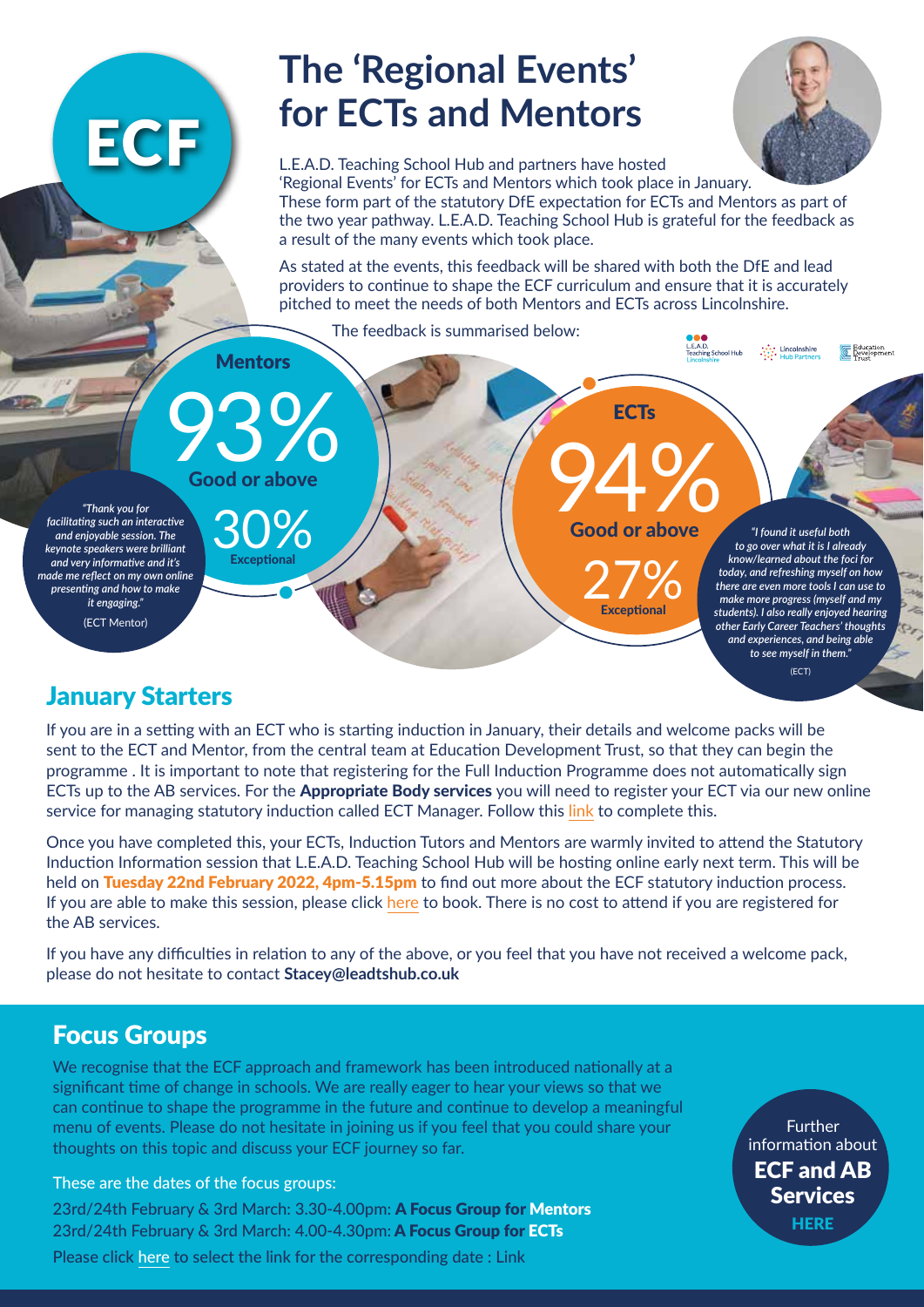

## Curriculum Hubs ...under the spotlight this month

KYRA Research School, a member of the EEF's Research Schools Network, is dedicated to breaking the link between family income and educational achievement. We work with leaders and teachers across the East Midlands to promote and support evidence-informed school improvement.



#### How do we do this?

Partnership - We work in partnership with LAs, MATS, Universities, Teaching School Hubs, research organisations, and school collaborations. We bid to the EEF's Regional Investment Board for funding to work with an agreed set of schools and priorities based on data analysis; bids are often mat[ch funded by partner](https://researchschool.org.uk/kyra/events)s.

Professional Development – We offer a suite of evidence-based Research School Network PD programmes. **HERE**

Consultancy – We act as consultants and independent evaluators for a range of our partners.

Evidence Leads in Education (ELEs) – The team includes over 50 ELEs who we designate, deploy and quality assure. Our ELEs are passionate about using evidence and facilitate PD, lead evidence briefings, and support our evaluation work.

#### Where do we work?

Our reach has extended beyond Lincolnshire into North Lincolnshire, North East Lincolnshire, Leicestershire, Leicester City, Rutland, and Northamptonshire; we have been joined by the Learn AT Associate Research School and the KYRA RS Evidence Hub in North and North East Lincolnshire to support our regional work.

#### Keep in touch

Newsletter: **CLICK HERE** Twitter: @KyraResearch Email: [research@kyra.anthemtru](https://researchschool.org.uk/kyra/news/newsletter)st.uk Web: https://researchschool.org.uk/kyra



Free Professional Development - Supporting recovery: Making evidence informed choices



| All Sessions will be offitte, last Z Tiours and Pull Holl 7.30-11.30am |  |  |  |  |  |  |
|------------------------------------------------------------------------|--|--|--|--|--|--|
| <b>Cohort #1</b> 22 Feb 1 Mar 10 Mar 15 Mar 22 Mar 29 Mar              |  |  |  |  |  |  |
| <b>Cohort #4</b> 26 May 9 Jun 16 Jun 23 Jun 30 Jun 7 Jul               |  |  |  |  |  |  |

**Booking will be via KYRA Research School website from the beginning of the month.** 

## OFSTED REVIEW IN SCIENCE

Tuesday 8th February, 4pm-5pm **FREE TO ATTEND ONLINE**



If you are a Science leader or a senior leader who is interested in finding out more about the Ofsted review in Science then please do book a place to find out more. The School of Education's science specialist, Joanne Hancock, will discuss the headlines from Ofsted's Science Research Review (April 2021) and its possible implications for primary schools. There will be discussions about what this may mean for schools.

If you would be able to attend, please email **admin@leadtshub.co.uk**



#### WHAT'S COMING UP?